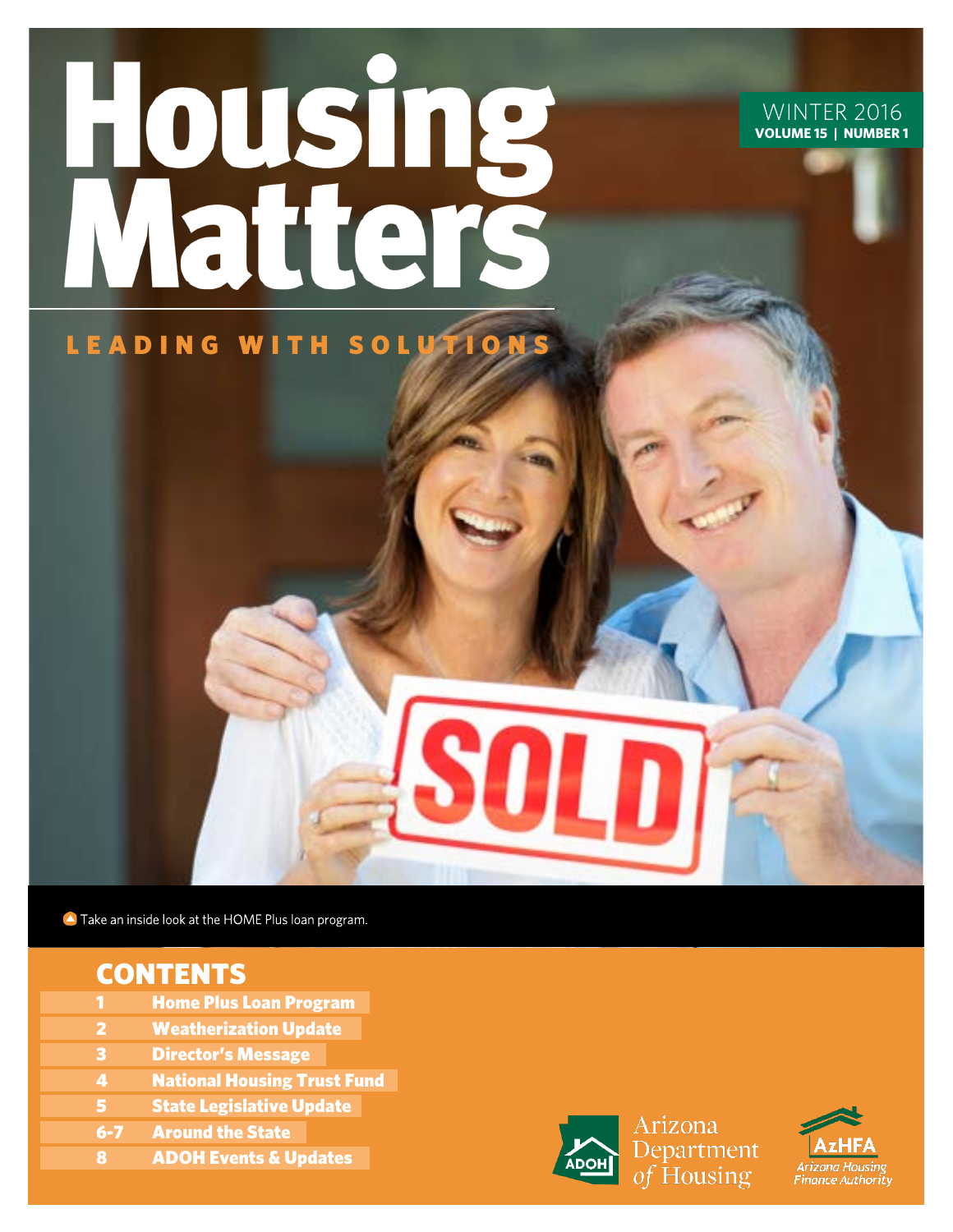# HOME Plus Loan Program

The Low Down on No Down

here are a lot of people across Arizona with steady jobs and good credit, but can't afford the down payment on a new home. However, Arizona residents should know that they do have a key to home ownership through a loan program called HOME Plus. T

Operated by Arizona Housing Finance Authority (AzHFA), the program has opened doors to many looking for a place of their own across Arizona.

"With the escalating increase in rents, many creditworthy renters are finding it more difficult to save for a down payment," said AzHFA Programs Administrator Dirk Swift. "With the HOME Plus program this obstacle has been removed. HOME Plus gives qualified renters a pathway to homeownership with a non-repayable down payment assistance grant."

HOME Plus is a homebuyer assistance program providing down payment and closing cost assistance combined with a 30-year fixed rate mortgage for creditworthy homebuyers. The AzHFA's homebuyer program, which has been in existence for more than a decade inArizona's 13 rural counties, is getting more traction since it recently expanded into Maricopa County. The loan program is currently not available in Pima County. Dawn Svoboda, a mortgage loan officer and branch manager with Academy Mortgage Corp. in Casa Grande, is enthusiastic about the terms of the HOME Plus program that offers buyers more flexibility than previous down payment programs with which she has worked.

"If an applicant needs a boost in the amount of cash for the down payment, the three main qualifications are having a good credit score, being under the income level and buying a home that's around or under the \$350,000 mark," said Svoboda. Details of the program include an attractive 30-year fixed-rate mortgage with a down payment assistance (DPA) grant to qualifying homebuyers purchasing a primary residence which they intend to occupy. The DPA is provided as a non-repayable grant that can be used for the down payment and closing costs. The amount of the grant is equal to a percentage of the principal balance of the new mortgage loan, ranging from 2% - 5% depending upon the underlying mortgage type.

"Qualified U.S. Military Personnel may receive an additional 1% of DPA on any mortgage type," said Swift. "The DPA is only available in conjunction with a HOME Plus loan and is funded by AzHFA at the mortgage loan closing. HOME Plus users do not need to be first-time buyers."

The HOME Plus program is available to homebuyers with an annual household income of less than \$89,088, purchasing homes under \$356,352.

"First-time and boomerang homebuyers should find the program especially helpful," states Svoboda. "Currently, I'm helping a young couple with two kids in Casa Grande that were denied by the husband's bank, but we've been able to help buyers of all ages throughout the Golden Corridor."

The AzHFA is acting on behalf of the Arizona Department of Housing and raises funds for its initiatives in the national capital markets and forms partnerships with banking and lending institutions to facilitate the HOME Plus program.

"We self-fund the program, functioning similar to a private sector mortgage company, generating income through the program's operation. No taxpayer funds are used for the HOME Plus program", said Swift. "In the third quarter alone for 2015, the AzHFA assisted more than 600 homebuyers across Arizona by providing more than \$4 million in down payment assistance grants".

Homebuyers must obtain a mortgage loan through one of the program's 70+ approved participating lenders and take a homebuyers course that prepares them for their homeownership. Currently the program approves Fannie Mae HFA Preferred, Freddie Mac HFA Advantage, FHA-insured, VA-guaranteed, USDA mortgages.

Derrell and Leigh Anne Brown, of Maricopa, are among the many home buyers who recently took advantage of the HOME Plus program. Like a lot of Arizonans who took a hit during the housing crash with either a short sale or foreclosure, they had trouble fixing their credit and saving enough money to buy a home.

"It's better to pay my mortgage than someone else's, but I didn't think I could do it," Derrell Brown said.

Another couple in Scottsdale was able to "save what savings they did have to do the things to the house they wanted to do."

For Michael Piercy of Chandler, "HOME Plus gave us a way so we could make our own dream home."

**To learn more about the HOME Plus Home Loan Program and see a list of participating lenders, please visit** *www.azhousing.gov***.**



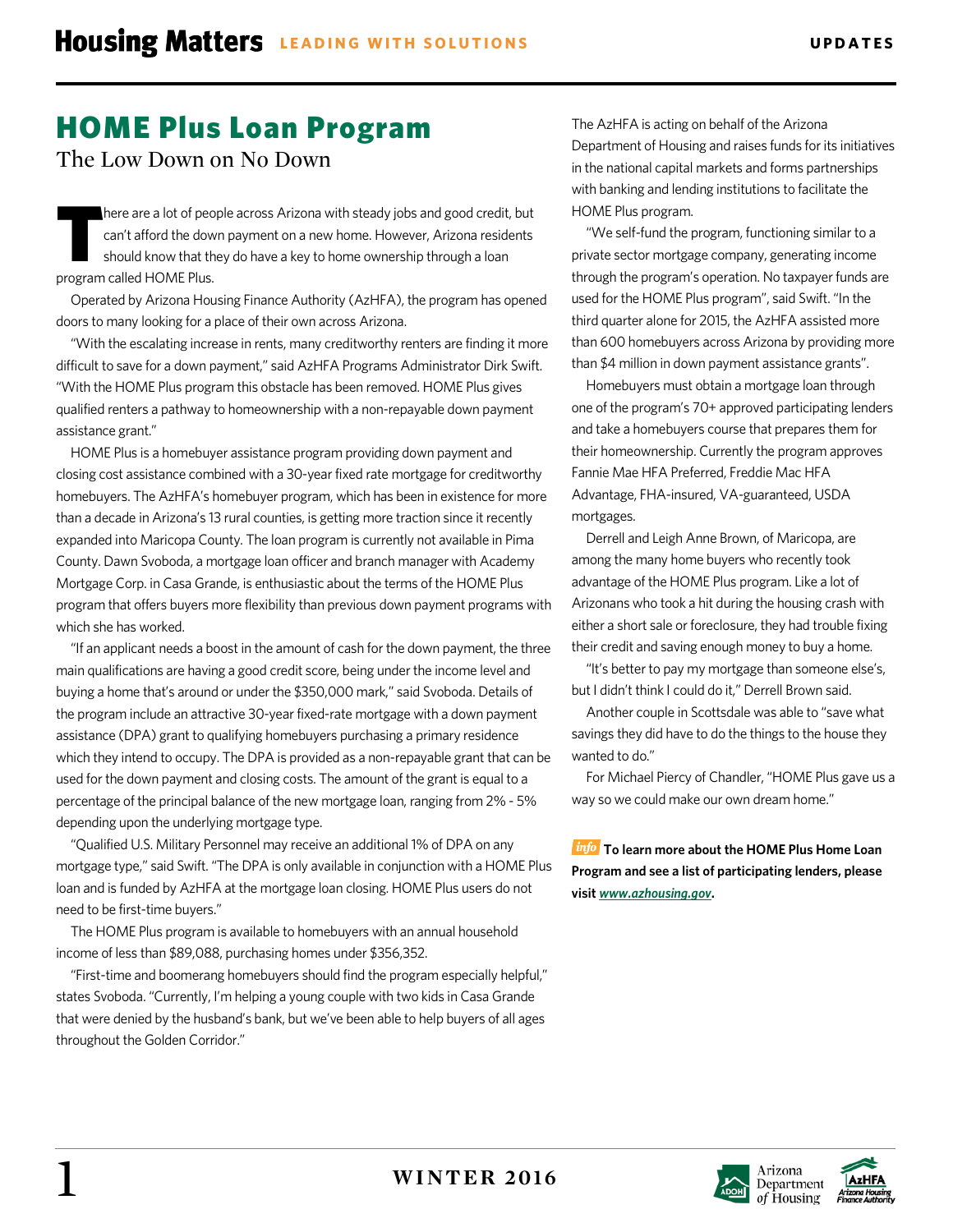# Weatherization Update

WAP Thriving in New Home

ince taking over the Weatherization Assistance Program (WAP) in November, the Arizona Department of Housing (ADOH), Community Development & Revitalization (CD&R) Division continues to work hard making sure the transition is smooth for funders, providers and assisted homeowners. Payment requests are current, contract amendments with funders are complete, a new WAP webpage is active at *<https://housing.az.gov/general-public/weatherization-program>* and new WAP Policies and Procedures are being drafted. ADOH will meet with the WAP Policy Advisory Committee (PAC) on February 10, to allow WAP PAC members to provide input to ADOH staff on the draft Policies and Procedures. A list of WAP PAC members is listed below. At the same meeting, ADOH will seek recommendations for changes to the Weatherization State Plan, which is due to the U.S. Department of Energy by April 29. A public hearing will be held to review the WAP State Plan as well as the 2016-2017 Annual Action Plan on April, 13. The WAP Policy Advisory Committee Members and the organizations they work for include: S

| <b>COMMITTEE MEMBER</b> | <b>ORGANIZATION</b>                         |
|-------------------------|---------------------------------------------|
|                         |                                             |
| Cynthia Zwick           | <b>Arizona Community Action Association</b> |
| Jerry Mendoza           | Arizona Public Service                      |
| Val Iverson             | <b>Arizona Housing Alliance</b>             |
| Diane E. Brown          | Arizona Public Interest Research Group      |
| Amy Jacobson            | Maricopa County Human Services Dept.        |
| Carrie Smith            | <b>Foundation for Senior living</b>         |
| Malissa Buzan           | Gila County                                 |
| <b>Bob Baca</b>         | Northern Arizona Council of Governments     |
| <b>Bonnie Temme</b>     | <b>Salt River Project</b>                   |
| Kimberly Lukasiak       | <b>Southwest Gas Corporation</b>            |
| Desiree Clark           | <b>Tucson Electric Power</b>                |

Upcoming Weatherization Assistance Program meetings and events may be found on page 8, in the Calendar of Events section of this newsletter.

**Info Kathy Blodgett, Community Development & Revitalization Programs Administrator (602) 771-1021 +** *[kathy.blodgett@azhousing.gov](mailto:kathy.blodgett@azhousing.gov)*

# Director Trailor Honored

Michael Trailor Receives Exemplary Advocate Award

n November, Director Michael Trailor was honored with the Exemplary Advocate Award by the Local Initiatives Support Corporation (LISC) Phoenix at their Annual Breakfast held at the Phoenix Art Museum. Director Trailor was chosen to receive this award for his leadership and dedication to creating location efficient housing along the light rail. Accepting this award for his work at the Arizona Department of Housing, Director Trailor commented, "ADOH has diligently worked as a team toward achieving this goal and today there are over 1,700 affordable housing units within walking distance of the light rail – creating, as Governor Ducey likes to put it, 'Opportunity for All!'" I



*Director Trailor accepts Exemplary Advocate Award at LISC Phoenix Annual Breakfast.*



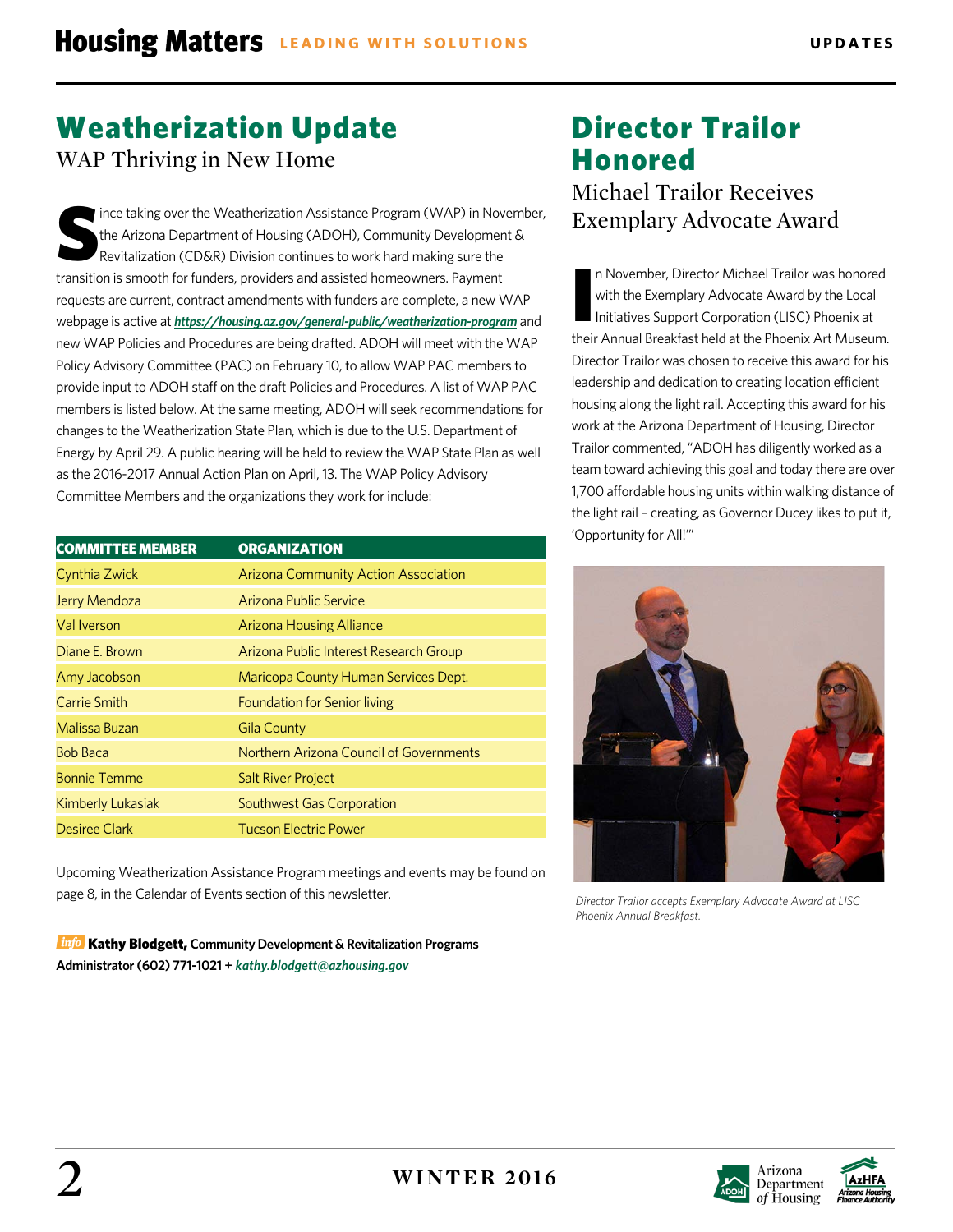

# Director's Message

From the Desk of Michael Trailor

s we look forward to 2016, we're hopeful for opportunities to improve lives through location efficient affordable housing, rental assistance, community revitalization, foreclosure prevention and innovative mortgage products. We kicked off the year with our Low Income Housing Tax Credit Program application workshop January 19. Thanks to our collaborative efforts, the Program's Qualified Allocation Plan continues to evolve to create balanced opportunities throughout the state to develop affordable housing that meets the needs of families, seniors, people with disabilities, and homeless citizens. Our development partners, architects, engineers, landscape designers, and general contractors continue to produce some of the best affordable housing projects in the country. A

The U. S. Department of the Treasury recently approved a mortgage down payment assistance program for the Hardest Hit Fund. Based on Treasury's formula for determining the approved hardest hit areas, Avondale, Buckeye, El Mirage, Goodyear, Laveen, Tucson, Yuma, Arizona City, Casa Grande, Coolidge, Maricopa, Red Rock, Douglas, Huachuca City, Sierra Vista Fort Mohave, and Snowflake all qualify for the "Pathways to Purchase" down payment assisted mortgage program.

Down payment assistance will be made available along with a 30-year, fixed rate mortgage and is capped at 10 percent of the purchase price up to a maximum of \$20,000. Eligible borrowers are those with incomes not exceeding \$89,088, purchasing homes priced at \$356,352 or below. More information will be available on the department's web site whenthe program launches in March.

Six years ago the finance authority's mortgage programs were producing approximately \$20 million in mortgages annually and cost the state approximately \$2 million in bonding fees. Today, the Arizona Housing Finance Authority's mortgage programs are producing approximately \$420 million in mortgages annually at no cost to the State. The new Treasury program will provide more opportunities for qualified homebuyers at a time when interest in homeownership is starting to improve.

You may have heard about Governor Ducey's implementation of Lean Management principles in state government. At the Department of Housing we're training our teams and preparing to implement Lean throughout the organization to reduce time and cost and increase effectiveness.

As always, we appreciate our partnerships that provide better opportunities for Arizona's citizens.



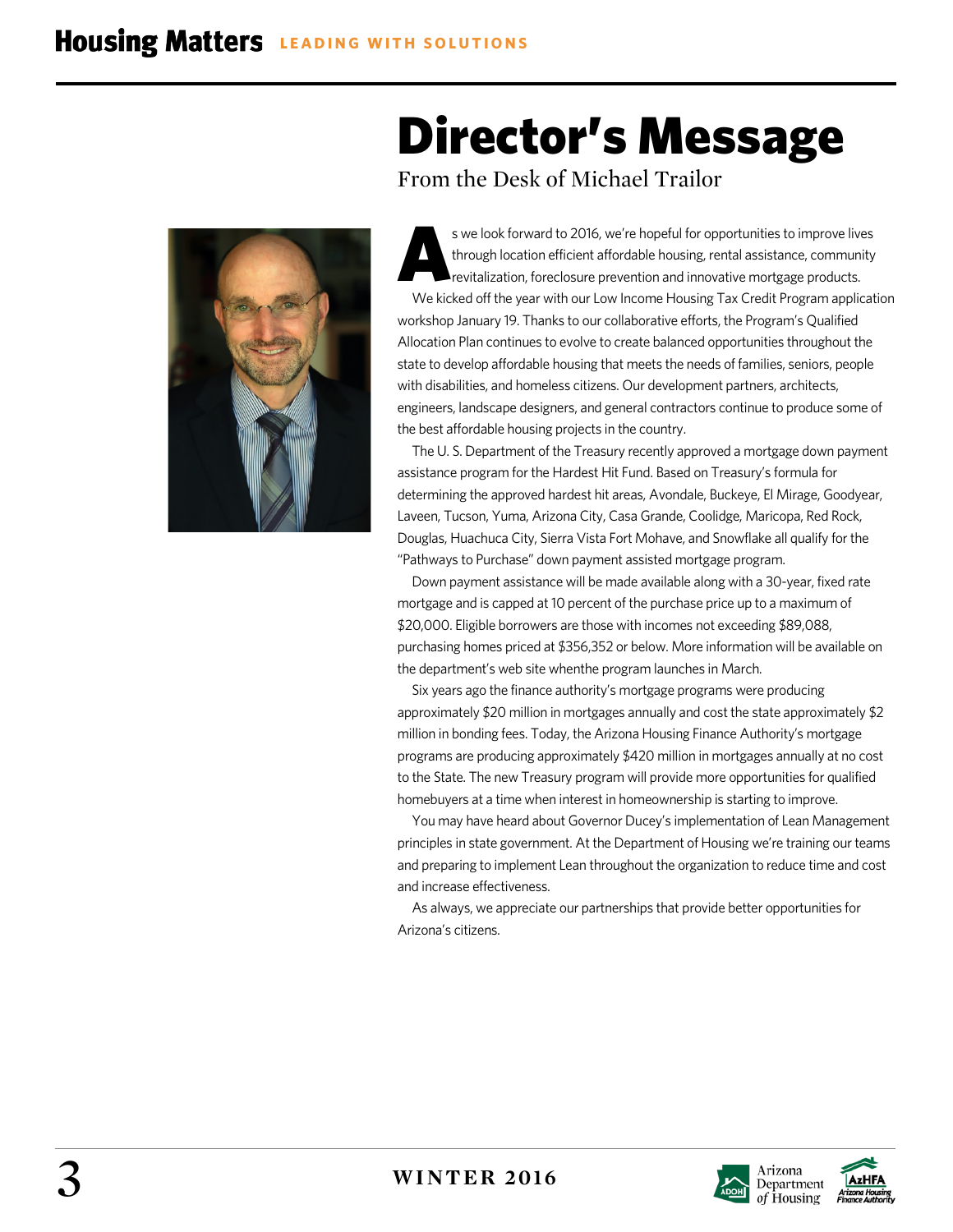# AzHFA Activities

Making the Market Work for Millennials

recent housingwire.com article notes, out of the 75.3 million Millennials, 93% want to own a home in the near future. Yet with ever increasing rents, stagnant wages and increasing levels of student loan debt, these young first time homebuyers are finding it difficult to save enough money for a down payment. A National Association of Realtor study found 54% of Millennials state student debt is their biggest obstacle in saving for a home. The HOME Plus Home Loan Program eliminates this hurdle, offering a pathway to homeownership by giving creditworthy renters who can qualify for a mortgage, but cannot afford the down payment, the funds to move forward. A

The Arizona Housing Finance Authority's HOME Plus Home Loan Program provides an attractive 30-year fixedrate mortgage with down payment assistance (DPA) grant to be used for the down payment and or closing costs. The amount of the grant is equal to a percentage of the principal balance of the new mortgage loan, ranging from 2% - 5% depending upon the underlying mortgage type.

During 2015, over 2,000 new homebuyers have entered the HOME Plus program, with over \$13.0 million dollars in down payment assistance made available to them. AzHFA raises funds for our initiative in the national capital markets and forms partnerships with banking and lending institutions to facilitate our HOME Plus Home Loan Program throughout the State of Arizona. No taxpayer funds are used for this program.



**Home Loan Program** 

**Information on the HOME Plus Home Loan Program may be found on our website:** *[www.azhousing.gov](http://www.azhousing.gov/)*.

# National Housing Trust Fund News

Arizona's NHTF Allocation Plan

new affordable housing funding source will become available to Arizona in 2016. The National Housing Trust Fund (NHTF) was created under the Housing and Economic Recovery Act of 2008, and funded from a portion of new business created by Fannie Mae and Freddie Mac. The first NHTF funding will be transferred to U.S. Department of Housing and Urban Development in March for distribution to the States in July of this year. The Arizona Department of Housing (ADOH) is the designated grantee for Arizona's portion of the NHTF which is expected to be approximately \$3 million. ADOH's receipt of NHTF is contingent upon HUD's approval of Arizona's NHTF Allocation Plan which is a component of the 2016-2017 Annual Action Plan. ADOH will hold two public hearings to receive input on the use of the NHTF. The first is March 8 at 1:00 p.m. and the second is April 13 at 10:00 a.m. Both will be held at the Arizona Department of Housing, 1110 West Washington Street, Suite 280, in Phoenix. A draft of the Allocation Plan will be posted on the ADOH website prior to the meetings and announced through the ADOH Information Bulletin. A

Andrew Rael, **Assistant Deputy Director/Programs (602) 771-1010 +** *[andrew.rael@azhousing.gov](mailto:andrew.rael@azhousing.gov)*

# AzHFA 2016 Board of **Directors**

#### Robert Gardiner

Chairperson Northern Trust, NA

#### John Sundt

Vice Chairperson Rusing Lopez & Lizardi, PLLC

Zeek Ojeh **Secretary** 

Cartwright School Dist.

Steven Krenzel Bankers Trust AZ

Peter Burch Metropolitan Land Co.

Craig Tribken Central AZ Shelter Services

Marc Schultz Snell & Wilmer

#### SCHEDULED MEETINGS

| March | 10 |
|-------|----|
| April | 14 |
| May   | 12 |







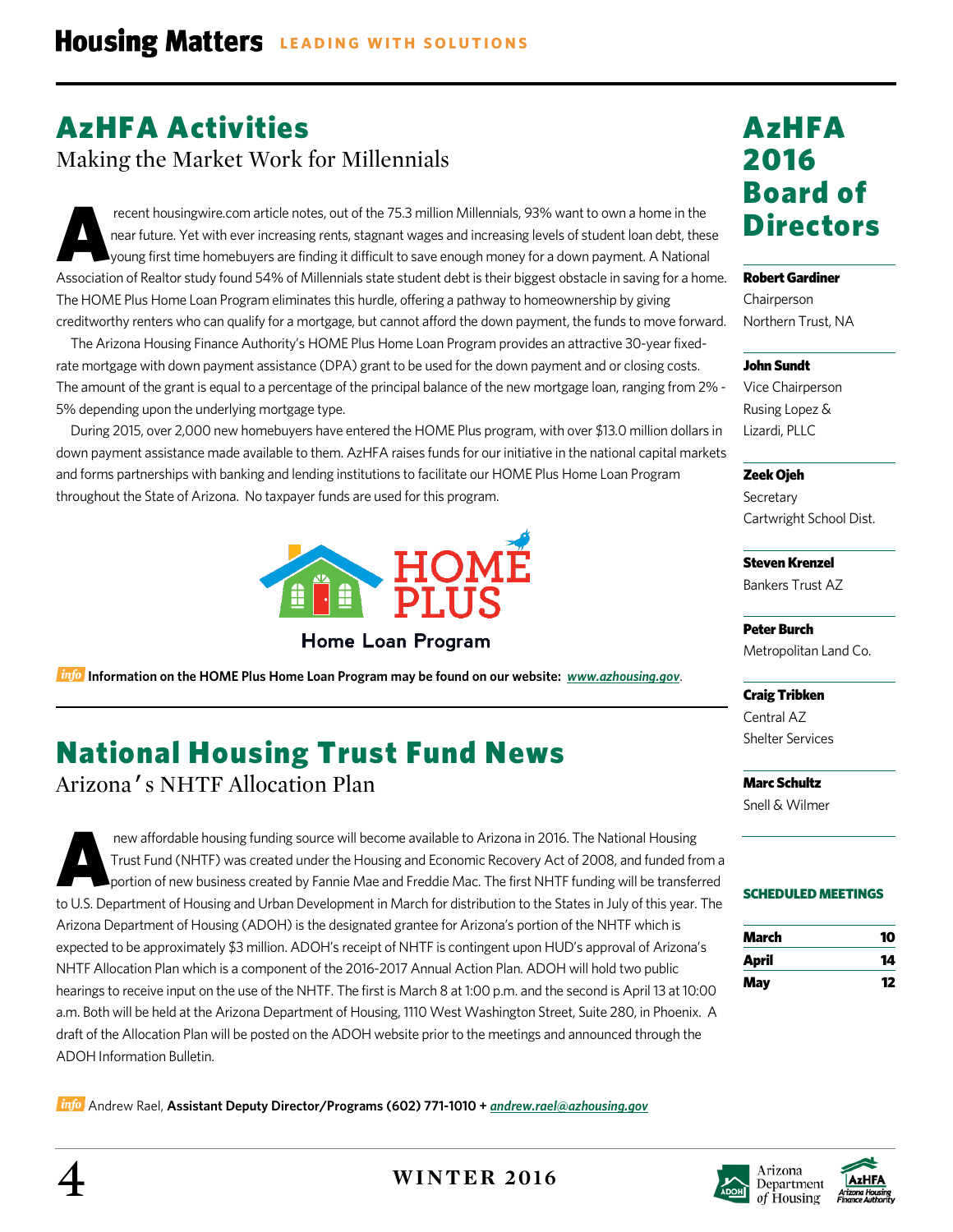# Federal Legislative Update

# State Legislative Update

n December 18, 2015, President Obama signed Fiscal Year 2016 omnibus spending and tax extender legislation into law. The legislation enacts key policies relating to housing. Specifically, the legislation makes permanent the 9 percent minimum Housing Credit rate, allowing states to provide more equity to Credit properties that need it for financial feasibility. Further, the spending package funds HOME at \$950 million, \$50 million more than in FY 2015. O

The bill passed by Congress also transfers \$2 billion in funding from the Making Home Affordable program to the Treasury Department's Hardest Hit Fund (HHF) program. The additional funding is to be made available to all HFAs currently participating in HHF. The bill will also allow Treasury to extend the HHF program beyond 2017, when it is currently set to expire.

The omnibus bill provides a total of \$38.6 billion for HUD programs, which amounts to an increase of \$3 billion over FY 2015 funding.

**Info** Jake Agron, Legislative Liaison and Public **Information Officer (602) 771-1008 +** *[jake.agron@azhousing.gov](mailto:jake.agron@azhousing.gov)*



#### GOVERNOR DUCEY'S STATE OF THE STATE ADDRESS

**D** On January 11, 2016, Governor Doug Ducey delivered his second State of the State address. The Governor highlighted Arizona's impressive job growth in the last year, stating that Arizona has added more than 56,000 new jobs. The State of the State focused on the Governor's commitment to lowering taxes and a

continued spotlight on education, child welfare and public safety. Further, Governor Ducey called for the Legislature to send him legislation to allow agencies to get rid of unnecessary regulations.

Governor Ducey once again emphasized the need to make the Arizona economy an innovative landscape by embracing new industries such as ridesharing, proclaiming: "Arizona should be to the Sharing Economy, what Texas is to Oil and what Silicon Valley used to be to the tech industry." The theme of the address was "Arizona on the Rise", and the Governor remains committed to creating opportunity for all within Arizona.



#### GOVERNOR DUCEY UNVEILS FY 2017 BUDGET

■ On January 15, 2016, Governor Ducey released his proposed executive budget for FY 2017. The governor's budget prioritizes vital commitments such as K-12 education, child safety and public safety while promoting fiscal responsibility, protecting our most vulnerable and finding cost-savings for Arizona taxpayers. The budget includes \$106 million in additional money for K-12 education. That's on top of the \$224 million supplemental added with the \$3.5 billion funding package approved last year in special

#### *STATE LEGISLATIVE UPDATE continued on page 7*



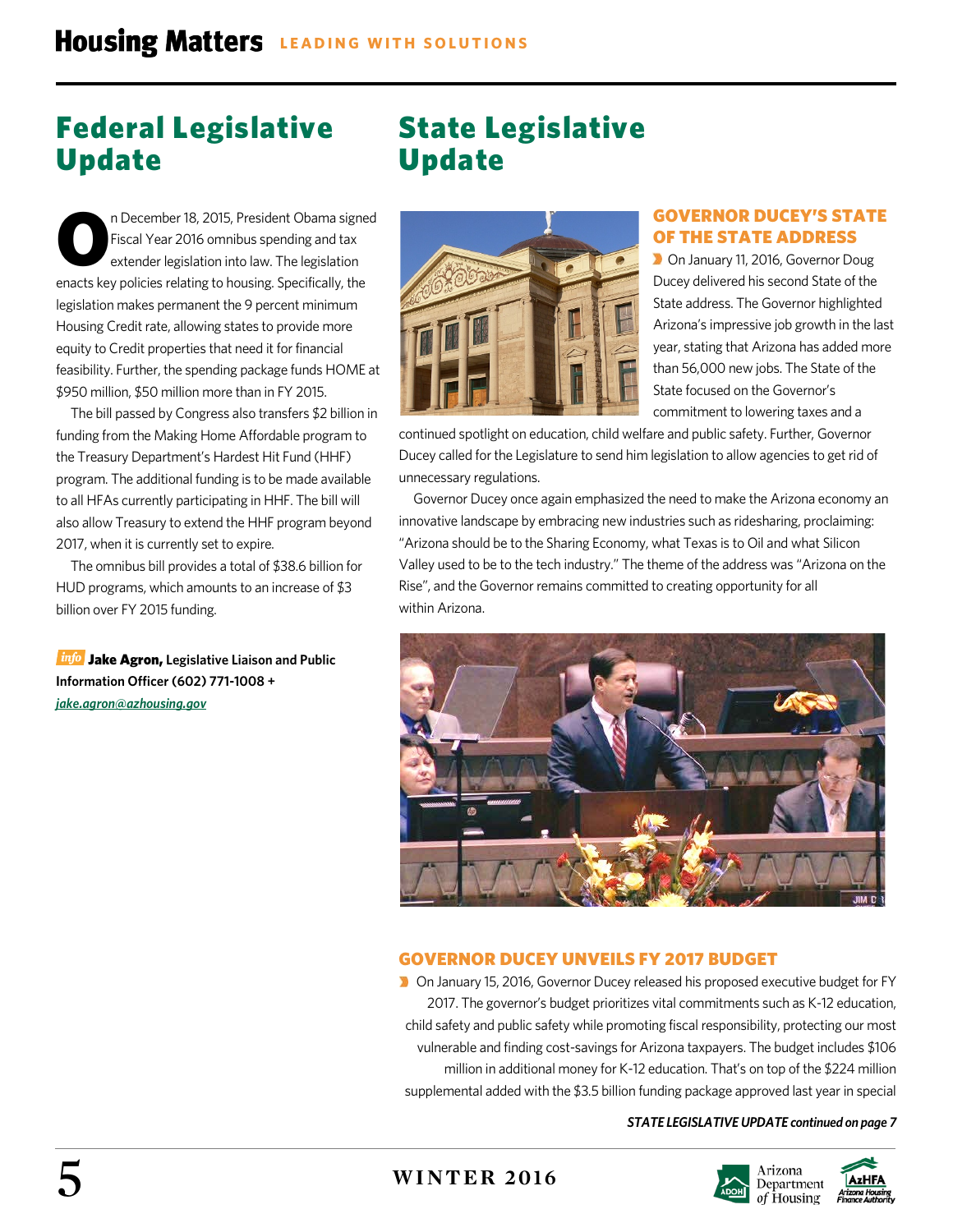# **Escobedo at Verde Vista**

Mesa Project for Seniors and Chronically Homeless

In October, ADOH celebrated the grand opening of Escobedo at Verde Vista in downtown Mesa. The development includes 132 affordable residential housing units with comprehensive on-site resident services for working families, senior citizens and chronically homeless households.

Escobedo at Verde Vista was once a blighted, vacant and boarded-up former public housing development. Originally built in the early 1940s, the twelve-acre site formerly housed African American United States Air Force pilots during World War II. However, over time the property deteriorated and was in need of revitalization.

The community center at Escobedo at Verde Vista will offer the following on-site services: a before and after school program; bi-monthly parenting classes; bi-monthly computer training; bi-monthly job training, search and placement assistance and quarterly credit and financial counseling and education. Additionally, the residents will receive training in family violence prevention, crime prevention, housing survival skills, wellness activities for adults and children and tuition assistance for community activities.





# **Catalunya and Miraflores Apartments**

Tucson Project to Serve Refugee Communities

**D** Last September, ADOH was proud to celebrate the grand re-openings of the Catalunya and Miraflores Apartments. Both sets of apartments are located in Tucson and utilize Low Income Housing Tax Credits in order to effectively serve refugee communities living in Arizona. The Catalunya and Miraflores Apartments contain 140 and 100 units respectively. The Catalunya and Miraflores Apartments partner with various supportive service agencies, including the International Rescue Committee, to provide a plethora of tenant services. Those services include:

- Assistance in securing and maintaining safe affordable housing.
- Counseling and services for persons who have experienced disease, abuse, exploitation or loss and separation from their families.
- Self-reliance training, including job placement and employment skills, Englishlanguage classes, and community orientation.
- Credit and financial counseling.
- Job training, including computer skills, proper use of critical employment-related software such as MS Office, Excel, and Outlook, resume writing, interview techniques, critical concept training such as soft skills, job retention, and networking.



*Catalunya and Miraflores Apartments contain 240 units serving the refugee community; a shaded playground area (bottom).*



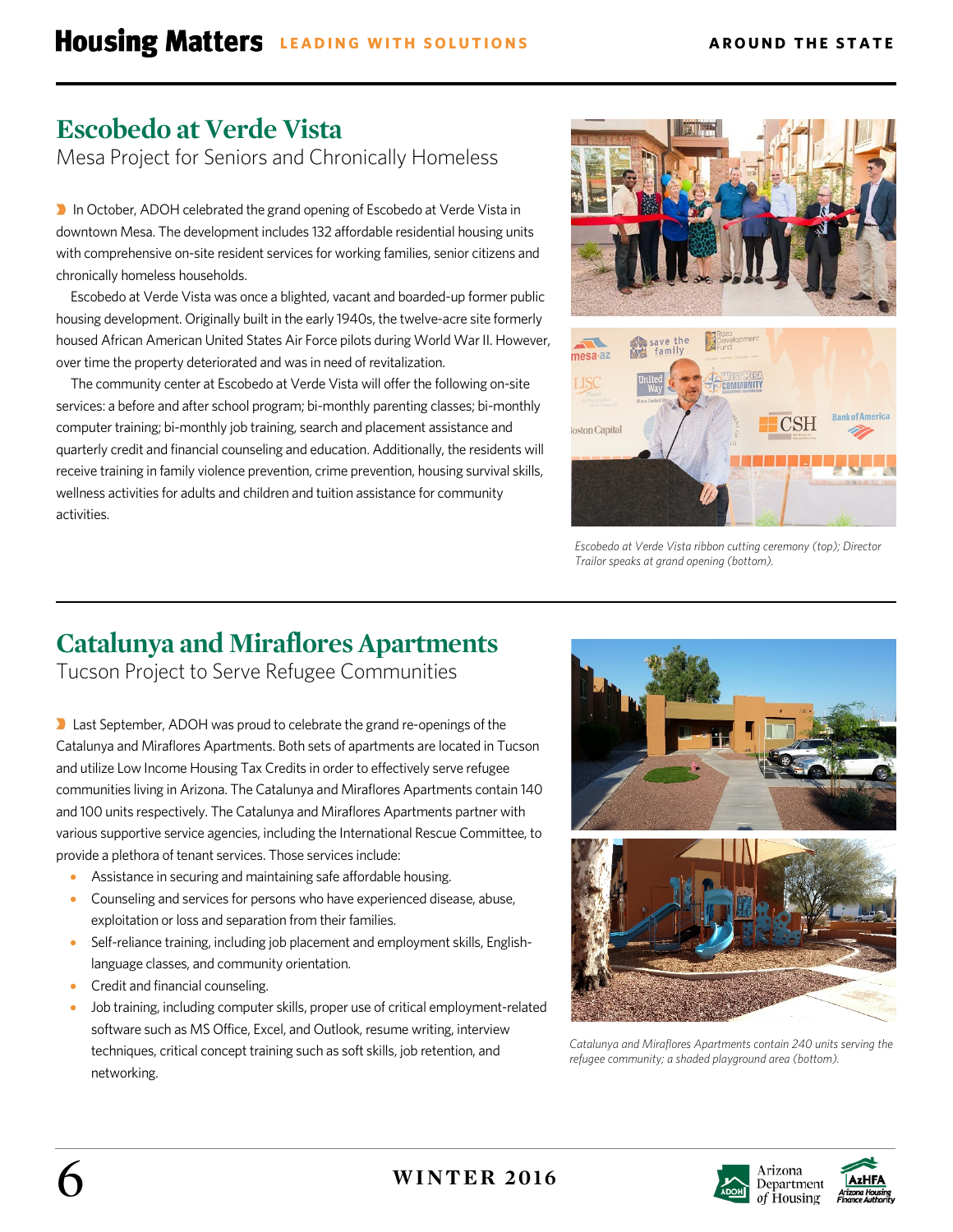## **El Rancho Del Arte** 66 Units in Downtown Mesa

**The grand opening of El Rancho del Arte was celebrated in October at its Mesa** location. The El Rancho project was an acquisition, demolition and new construction of an existing blighted and physically obsolete motel residence complex. The original standing structure consisted of the El Rancho Motel, which was first built in 1947. The project includes 66 low-income units (41 two bedroom units and 25 three bedroom units). These units will be available to low-income households with a preference to households with children.

The project is located at 719 East Main Street in Mesa and is within immediate walking distance of the Downtown Mesa and the light rail corridor.

In conjunction with the service provider, La Frontera, case management and supportive services are provided on-site or at nearby public or private agencies for residents through the services of a Resident Services Coordinator. These services will include on-site computer training, on-site job training, and credit and financial counseling and education.



*El Rancho Del Arte building front facing East Main Street in Mesa (top); Ribbon cutting ceremony celebrated on October 21 (bottom).*

#### *STATE LEGISLATIVE UPDATE continued from page 5*

#### GOVERNOR DUCEY UNVEILS FY 2017 BUDGET

session. In addition, the proposed budget includes a \$134 million increase in funding for child safety, with \$87 million over the next two fiscal years to fully fund children in state care. The executive proposal directs \$1.8 million to open a 100-bed community corrections center in Maricopa County, offering intensive drug treatment with housing and transitional services to reduce recidivism and reverse the growth of our prison population.

In addition to making spending changes, the proposed budget calls for key policy initiatives as well. The Governor recommends consolidating the Department of Fire, Building and Life Safety (DFBLS) by relocating components into existing agencies with similar missions. The consolidation aids in government efficiency, preserves critical functions, and has the potential for cost savings. Relocating the components and functions of the DFBLS would entail consolidation of the Office of Manufactured Housing (OMH) within ADOH. OMH maintains standards of safety and quality for all manufactured homes, factory built buildings, and accessory structures. ADOH is a natural fit for OMH as the Office receives funding through U.S. Department of Housing and Urban Development (HUD) and ADOH houses numerous HUD programs.

**Info** Jake Agron, Legislative Liaison and Public Information Officer **(602) 771-1008+** *[jake.agron@azhousing.gov](mailto:jake.agron@azhousing.gov)*



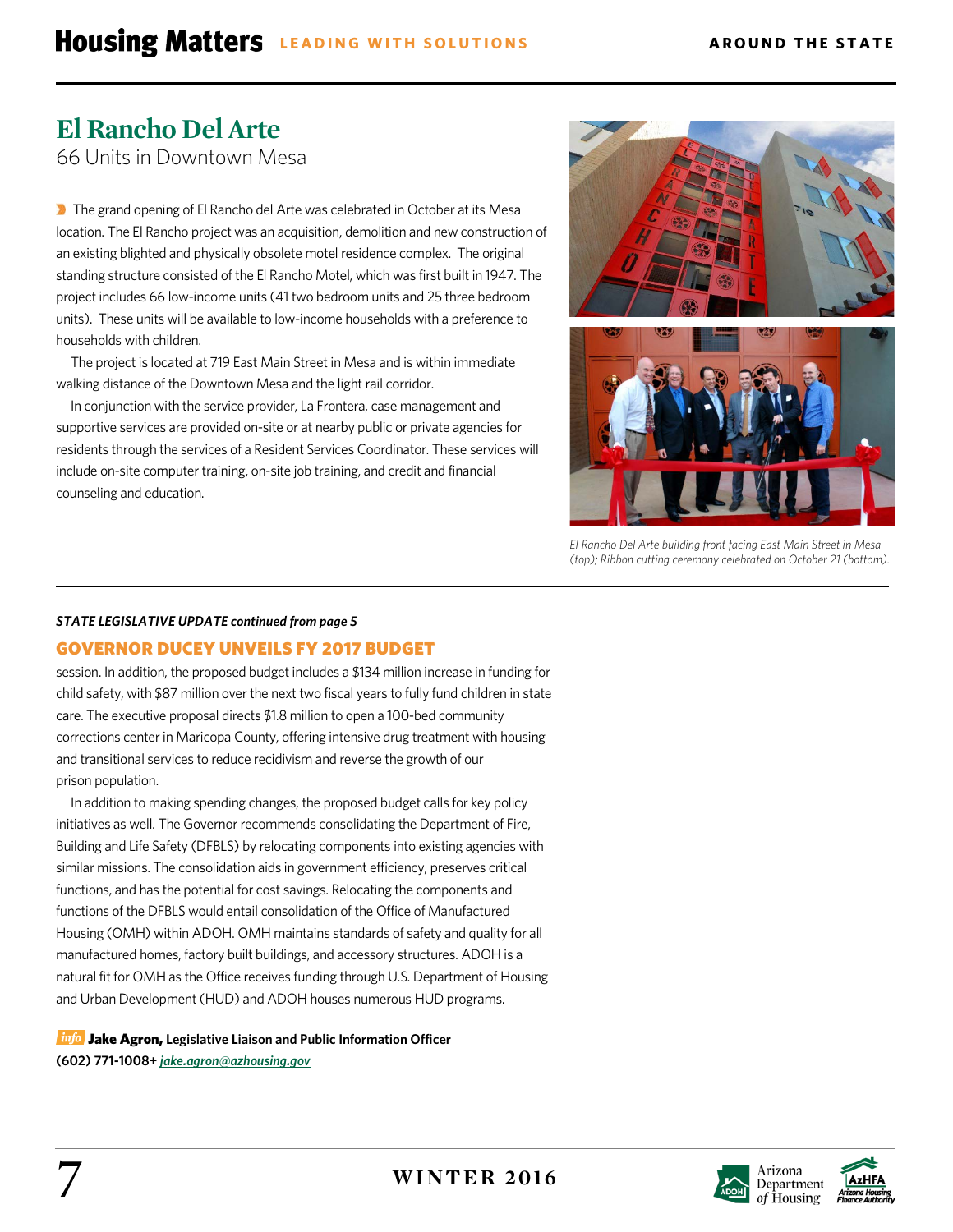# Calendar 2016

| <b>FEBRUARY</b> |                                                  |
|-----------------|--------------------------------------------------|
| 10              | Weatherization Policy Advisory Committee Meeting |
| 15              | CLOSED - President's Day                         |
| 23-24           | LIHTC Compliance Workshop #1, Phoenix            |
| <b>MARCH</b>    |                                                  |
| 8               | National Housing Trust Fund Public Hearing       |
| 10              | Arizona Housing Finance Authority Board Meeting  |
| <b>APRIL</b>    |                                                  |
| 13              | 2016-2017 Weatherization State Plan              |
|                 | & 2016-2017 Annual Action Plan Public Hearing    |
| 14              | Arizona Housing Finance Authority Board Meeting  |

# LIHTC Compliance Workshop

## February 23-24, 2016

Black Canyon Conference Center, Phoenix, AZ

**This is a two-day training, custom-designed for Arizona rules and regulations.** 

**Registration deadline - February 8th.** 

**Info** Training content & requirements, contact Juan Bello, Senior Compliance Officer **(602) 771-1074 +** *[juan.bello@azhousing.gov](mailto:juan.bello@azhousing.gov)* For Registration info, contact Lori Moreno, **HR & Procurement Administrator (602) 771-1061 +** *lori.moreo@azhousing.gov* 

# 2016 Arizona Housing Forum

## August 24-26, 2016

JW Marriott Starr Pass Resort, Tucson, AZ

**Event Registration will open soon.** 



#### WEATHERIZATION POLICY ADVISORY **COMMITTEE**

**PHOENIX** WEDNESDAY, FEBRUARY 10

#### **Training Room 280** 1110 W. Washington Street Phoenix, AZ 85007 10:00 a.m.

#### NATIONAL HOUSING TRUST FUND PLAN

**PHOENIX** TUESDAY, MARCH 8

**Training Room 280** 1110 W. Washington Street Phoenix, AZ 85007 1:00 p.m.

#### WEATHERIZATION STATE PLAN & ANNUAL ACTION PLAN

**PHOENIX** WEDNESDAY, APRIL 13

**Conference Room 250** 1110 W. Washington Street Phoenix, AZ 85007 10:00 a.m.